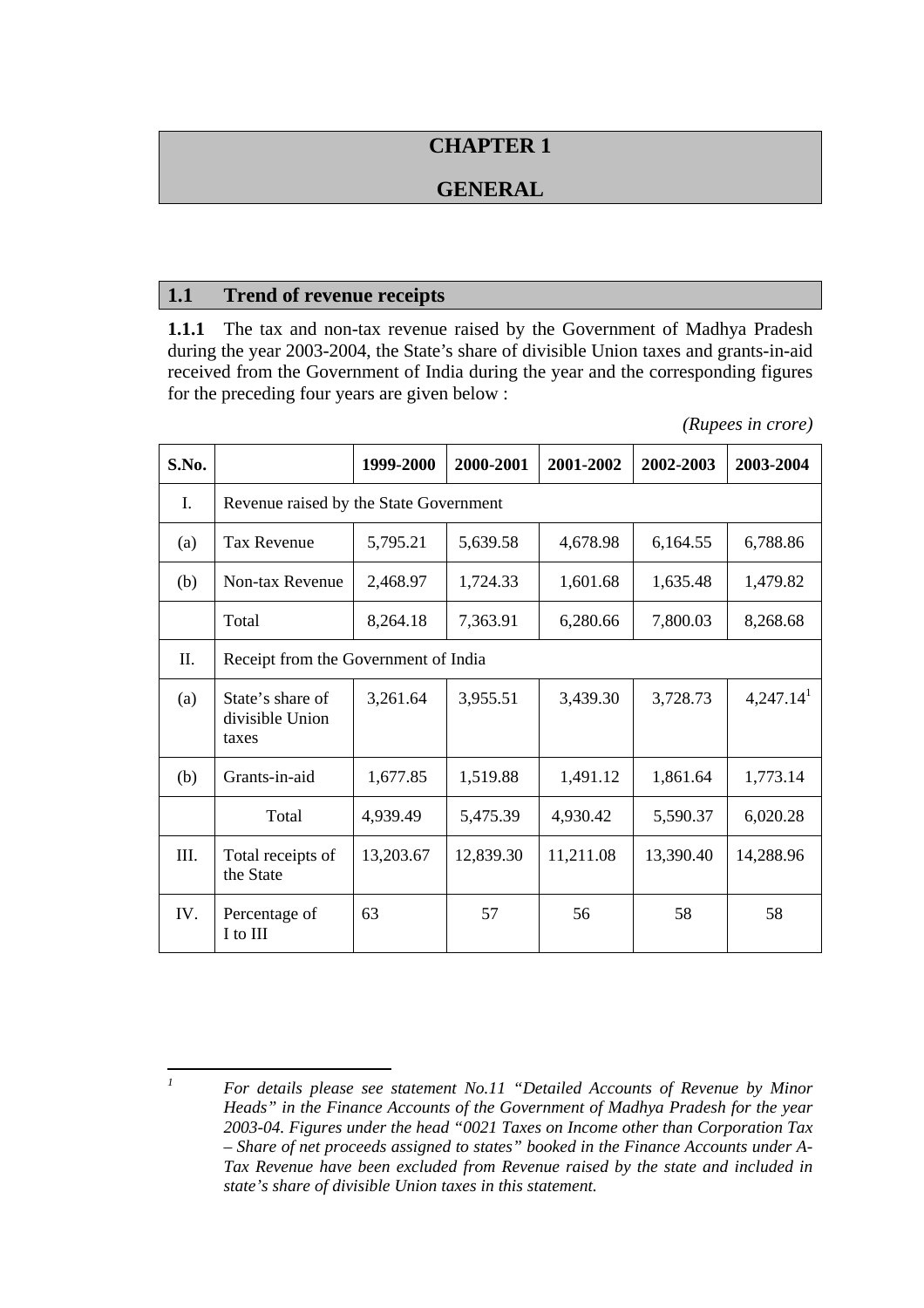**1.1.2** The details of tax revenue raised during the year 2003-2004 along with the figures for the preceding four years are given below:-

\_\_\_\_\_\_\_\_\_\_\_\_\_\_\_\_\_\_\_\_\_\_\_\_\_\_\_\_\_\_\_\_\_\_\_\_\_\_\_\_\_\_\_\_\_\_\_\_\_\_\_\_\_\_\_\_\_\_\_\_\_\_\_\_\_\_\_\_\_\_\_\_\_\_\_

| (Rupees in crore) |  |
|-------------------|--|
|                   |  |

| Sr.<br>No. | Head of Revenue                                                                                           | 1999-2000 | 2000-2001 | 2001-2002 | 2002-2003 | 2003-2004 | Per cent increase<br>$(+)$ decrease $(-)$<br>in 2003-2004<br>over 2002-2003 |
|------------|-----------------------------------------------------------------------------------------------------------|-----------|-----------|-----------|-----------|-----------|-----------------------------------------------------------------------------|
| 1.         | (a) Sales Tax<br>(b) Central Sales<br>Tax                                                                 | 25,55.08  | 2,766.57  | 2,360.74  | 2,906.20  | 3,293.26  | $(+)$ 13.31                                                                 |
| 2.         | <b>State Excise</b>                                                                                       | 1,073.38  | 9,74.94   | 704.68    | 890.32    | 1,085.89  | $(+) 21.97$                                                                 |
| 3.         | Stamps and<br>Registration Fees                                                                           | 470.12    | 477.08    | 444.96    | 535.05    | 614.49    | $(+)$ 14.85                                                                 |
| 4.         | Taxes and Duties on<br>Electricity                                                                        | 611.48    | 447.91    | 268.19    | 801.26    | 697.06    | $(-) 13.00$                                                                 |
| 5.         | <b>Taxes on Vehicles</b>                                                                                  | 402.01    | 405.90    | 393.33    | 428.64    | 454.92    | $(+) 6.13$                                                                  |
| 6.         | Taxes on goods and<br>passengers                                                                          | 428.36    | 333.85    | 262.40    | 351.20    | 390.99    | $(+)$ 11.33                                                                 |
| 7.         | Other Taxes on<br>Income and<br>Expenditure Tax on<br>Professions, Trades,<br>Callings and<br>Employments | 179.58    | 167.50    | 173.05    | 187.44    | 188.90    | $(+) 0.78$                                                                  |
| 8.         | Other Taxes and<br>Duties on<br>Commodities and<br>Services                                               | 26.94     | 22.95     | 19.99     | 20.08     | 15.32     | $(-) 23.70$                                                                 |
| 9.         | <b>Land Revenue</b>                                                                                       | 43.26     | 38.47     | 48.21     | 40.44     | 43.63     | $(+) 7.89$                                                                  |
| 10.        | <b>Hotel Receipts</b>                                                                                     | 5.00      | 4.41      | 3.43      | 3.92      | 4.40      | $(+)$ 12.24                                                                 |
|            | Total                                                                                                     | 5,79,5.21 | 5,639.58  | 4,678.98  | 6,164.55  | 6,788.86  | $(+)$ 10.13                                                                 |

Reasons for variations in receipts during 2003-2004 compared to those of 2002-2003 as intimated by the respective departments are given below:-

**Sales Tax/Central Sales Tax**: The increase (13.31 per cent) was due to levy of tax on use of telephone instruments, equipments, plant and machinery used in telecommunication network etc. and more receipts from inter-State sales.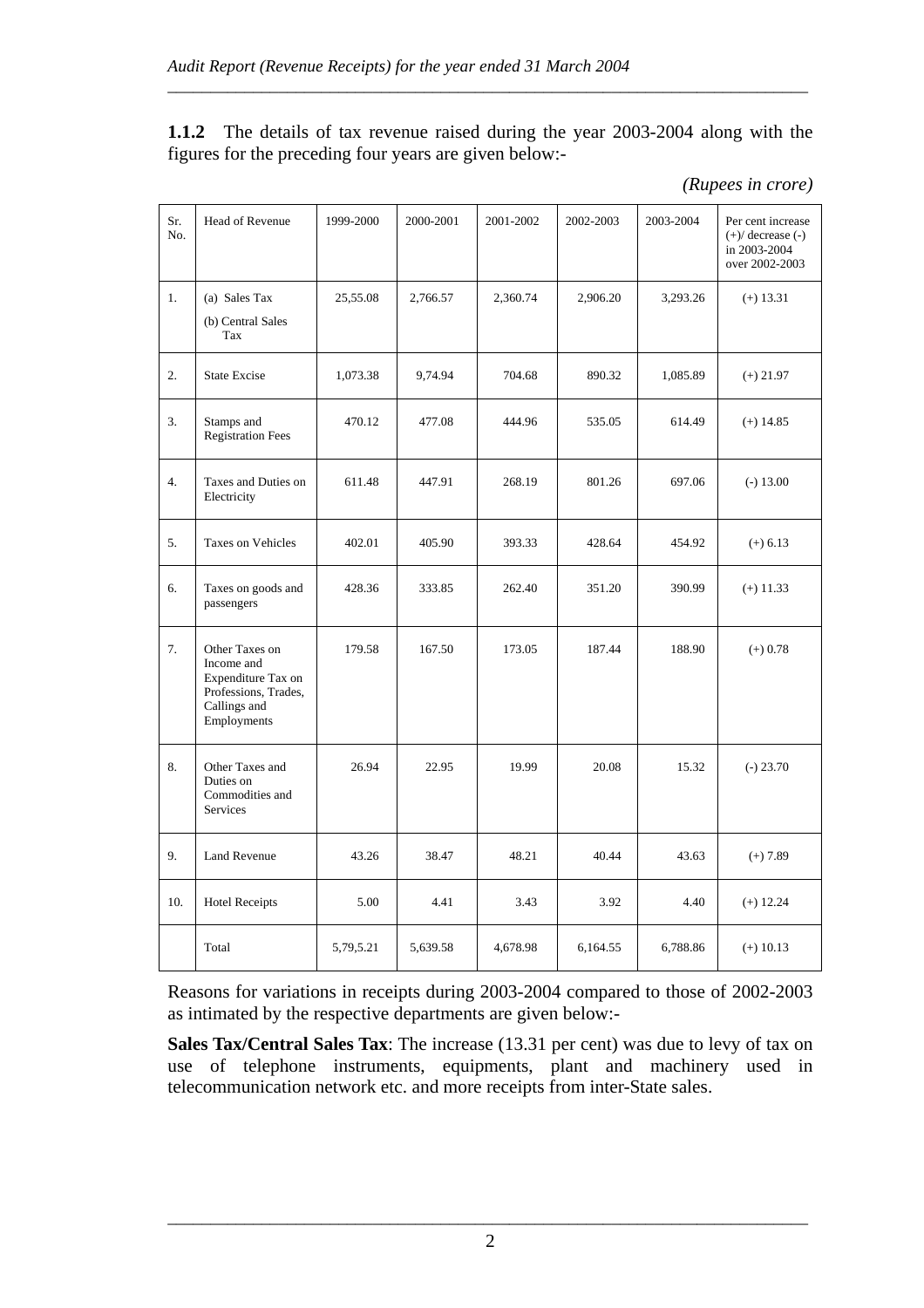**State Excise**: The increase (21.97 per cent) was due to more receipts under the head country spirits, foreign liquor and spirits and normal growth in revenue.

\_\_\_\_\_\_\_\_\_\_\_\_\_\_\_\_\_\_\_\_\_\_\_\_\_\_\_\_\_\_\_\_\_\_\_\_\_\_\_\_\_\_\_\_\_\_\_\_\_\_\_\_\_\_\_\_\_\_\_\_\_\_\_\_\_\_\_\_\_\_\_\_\_\_\_

**Stamps and Registration Fees:** The increase (14.85 per cent) was due to more receipts under the head sale of stamps and normal growth in revenue.

**Taxes on goods and passengers**: The increase (11.33 per cent) was due to more receipts under the head Tax on entry of goods into Local Areas and normal growth in revenue.

**Taxes and Duties on Electricity:** The decrease (13 per cent) was due to less receipt under the head taxes on consumption and sale of electricity.

Reasons for variation in respect of other departments though called for have not been received. (May 2005)

**1.1.3** The details of major non-tax revenue raised during the year 2003-2004 along with the figures for the preceding four years are given below: -

 *(Rupees in crore)*

| S1.<br>No. | Head of Revenue                                                      | 1999-2000 | 2000-2001 | 2001-2002 | 2002-2003                | 2003-2004         | Percentage<br>increase $(+)/$<br>decrease (-) in<br>2003-2004 over<br>2002-2003 |
|------------|----------------------------------------------------------------------|-----------|-----------|-----------|--------------------------|-------------------|---------------------------------------------------------------------------------|
| 1.         | <b>Interest Receipts</b>                                             | 257.07    | 184.56    | 246.59    | 32.05                    | 19.22             | $(-)$ 40.03                                                                     |
| 2.         | Dairy development                                                    | 7.87      | 0.04      | --        | $\overline{\phantom{a}}$ | $\qquad \qquad -$ | $-$                                                                             |
| 3.         | Other Non-Tax<br>Receipts                                            | 254.78    | 208.14    | 237.68    | 249.32                   | 144.57            | $(-)$ 42.01                                                                     |
| 4.         | Forestry and Wild<br>life                                            | 315.28    | 372.56    | 306.45    | 497.30                   | 496.75            | $(-) 0.11$                                                                      |
| 5.         | Non-ferrous Mining<br>and Metallurgical<br>Industries                | 867.84    | 721.04    | 528.39    | 590.69                   | 646.71            | $(+)$ 9.48                                                                      |
| 6.         | Miscellaneous<br>General services<br>(including lottery<br>receipts) | 101.02    | 75.17     | 141.03    | 120.94                   | 22.92             | $(-) 81.05$                                                                     |
| 7.         | Power                                                                | 478.87    | 0.28      | 0.05      | 0.24                     | 0.12              | $(-) 50.00$                                                                     |
| 8.         | Major and Medium<br>Irrigation                                       | 66.85     | 47.17     | 39.15     | 24.64                    | 37.80             | $(+) 53.41$                                                                     |
| 9.         | Medical and Public<br>Health                                         | 15.45     | 8.76      | 16.14     | 20.36                    | 10.98             | $(-)46.07$                                                                      |
| 10.        | Co-operation                                                         | 18.39     | 16.79     | 13.23     | 14.45                    | 15.60             | $(+) 7.96$                                                                      |
| 11.        | <b>Public Works</b>                                                  | 13.03     | 21.84     | 6.75      | 8.57                     | 9.09              | $(+) 6.07$                                                                      |
| 12.        | Police                                                               | 33.96     | 32.95     | 42.49     | 39.23                    | 24.99             | $(-)$ 36.30                                                                     |
| 13.        | Other<br>Administrative<br>Services                                  | 38.56     | 35.03     | 23.73     | 37.69                    | 51.07             | $(+)$ 35.50                                                                     |
|            | Total                                                                | 2,468.97  | 1,724.33  | 1,601.68  | 1,635.48                 | 1,479.82          | $(-) 9.52$                                                                      |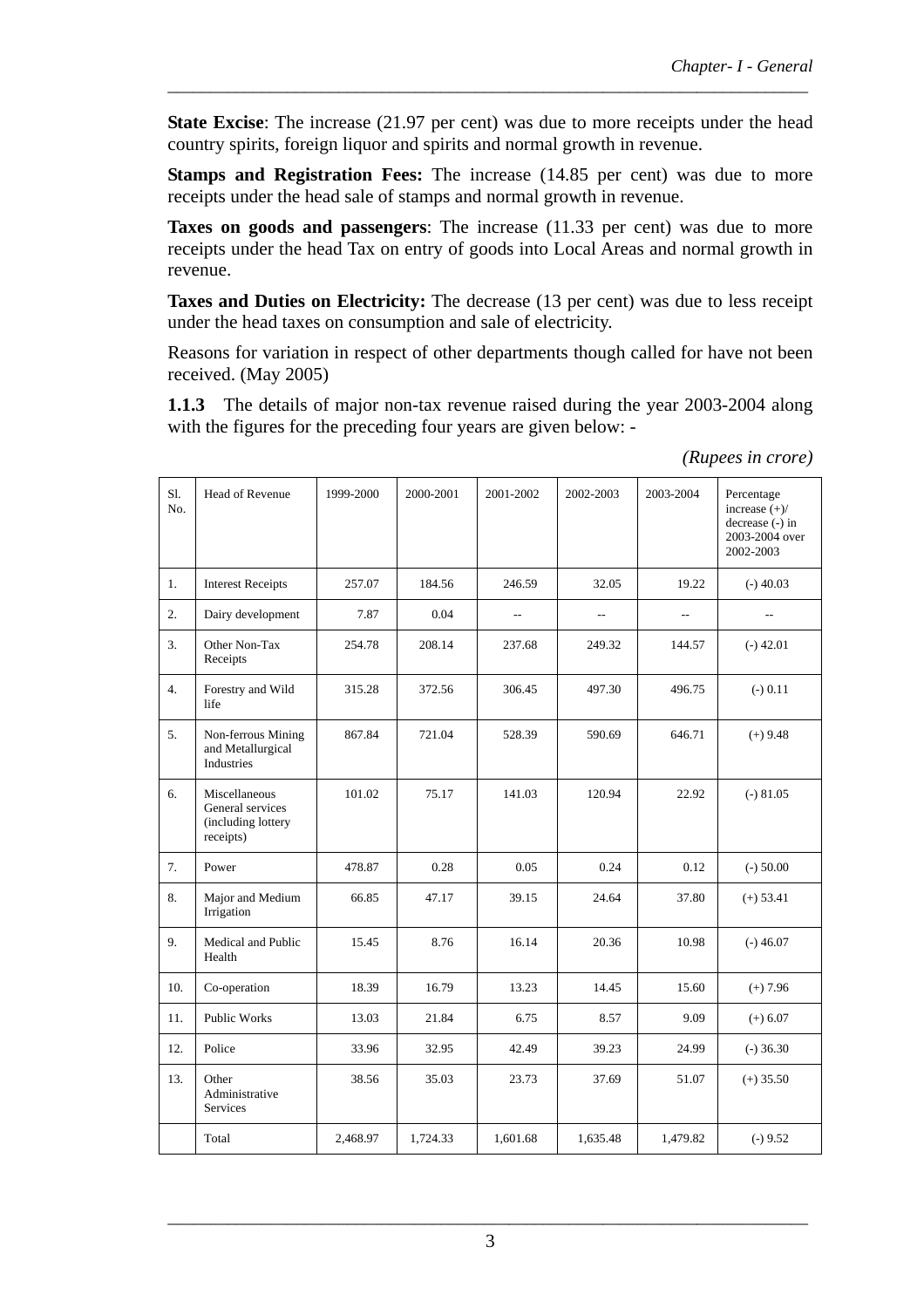Reasons for variations in receipts during 2003-04 compared to those of 2002-03 as intimated by the respective departments are given below:

\_\_\_\_\_\_\_\_\_\_\_\_\_\_\_\_\_\_\_\_\_\_\_\_\_\_\_\_\_\_\_\_\_\_\_\_\_\_\_\_\_\_\_\_\_\_\_\_\_\_\_\_\_\_\_\_\_\_\_\_\_\_\_\_\_\_\_\_\_\_\_\_\_\_\_

**Miscellaneous and General Services:** The decrease (81.05 per cent) was due to less receipts under the head unclaimed deposits.

Reasons for variations in respect of other departments though called for have not been received. (May 2005).

#### *1.2 Variations between Budget estimates and actuals*

(a) The variations between the budget estimates and actuals of revenue receipts for the year 2003-2004 in respect of the principal heads of tax and non-tax revenue are given below:-

| S1.<br>No. | Head of Revenue                       | <b>Budget</b><br>Estimates | Actuals  | Variation<br>$excess (+)$ or<br>shortfall $(-)$ | Per cent of<br>variation |
|------------|---------------------------------------|----------------------------|----------|-------------------------------------------------|--------------------------|
| A.         | <b>Tax Revenue</b>                    |                            |          |                                                 |                          |
| 1.         | Sales Tax                             | 3,340.00                   | 3,293.26 | $(-)$ 46.74                                     | 1.40                     |
| 2.         | <b>State Excise</b>                   | 1,100.00                   | 1,085.89 | $(-) 14.11$                                     | 1.28                     |
| 3.         | Stamp and<br><b>Registration Fees</b> | 610.00                     | 614.49   | $(+)$ 4.49                                      | 0.74                     |
| 4.         | Taxes and Duties on<br>Electricity    | 628.64                     | 697.06   | $(+) 68.42$                                     | 10.88                    |
| 5.         | Land Revenue                          | 60.00                      | 43.63    | $(-)$ 16.37                                     | 27.28                    |

#### *(Rupees in crore)*

#### **B. Non-Tax Revenue**

| 1. | Forestry and Wildlife                                 | 400.00 | 496.75 | $(+)$ 96.75 | 24.19 |
|----|-------------------------------------------------------|--------|--------|-------------|-------|
| 2. | Non ferrous mining<br>and metallurgical<br>Industries | 658.18 | 646.71 | $(-)$ 11.47 | 1.74  |
| 3. | Co-operation                                          | 11.00  | 15.60  | $(+)$ 4.60  | 41.82 |

The reasons for substantial variation between budget estimates and actual receipt reported by one Department were as under:-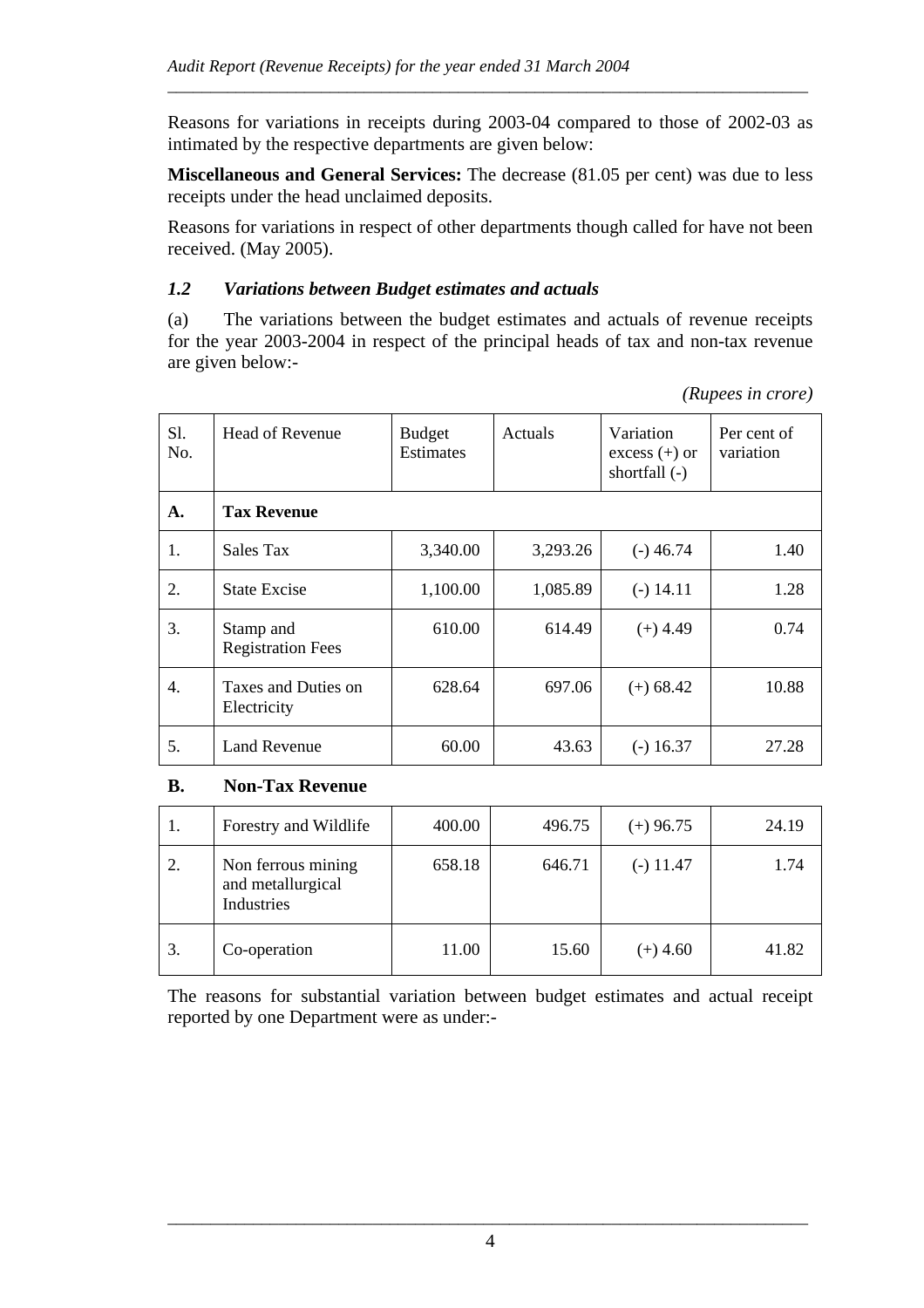**Taxes and Duties on Electricity:** The increase (10.88 per cent) was due to recovery of arrears and increase in tariff.

\_\_\_\_\_\_\_\_\_\_\_\_\_\_\_\_\_\_\_\_\_\_\_\_\_\_\_\_\_\_\_\_\_\_\_\_\_\_\_\_\_\_\_\_\_\_\_\_\_\_\_\_\_\_\_\_\_\_\_\_\_\_\_\_\_\_\_\_\_\_\_\_\_\_\_

The reasons for substantial variation between budget estimates and actuals, though called for, have not been received from the other departments (May 2005).

### *1.3 Cost of Collection*

The gross collection in respect of major revenue receipts, expenditure incurred on collection and the percentage of expenditure to gross collection during the years 2001-2002, 2002-2003 and 2003-2004 along with the relevant all India average percentage of expenditure on collection to gross collection for 2001-2002 were as follows:-

| (Rupees in crore) |  |
|-------------------|--|

| Sl.<br>No. | <b>Head of Revenue</b>         | Year    | Collection | Expenditure<br><sub>on</sub><br>collection<br>of revenue | Percentage of<br>expenditure<br>on collection | All India<br>Average<br>percentage for<br>the year<br>2001-02 |
|------------|--------------------------------|---------|------------|----------------------------------------------------------|-----------------------------------------------|---------------------------------------------------------------|
| 1.         | Sales Tax                      | 2001-02 | 2360.74    | 37.42                                                    | 1.59                                          | 1.26                                                          |
|            |                                | 2002-03 | 2906.21    | 41.14                                                    | 1.42                                          |                                                               |
|            |                                | 2003-04 | 3293.26    | 50.84                                                    | 1.54                                          |                                                               |
| 2.         | Taxes on                       | 2001-02 | 655.73     | 10.94                                                    | 1.67                                          | 2.99                                                          |
|            | Vehicles and<br>Taxes on Goods | 2002-03 | 779.84     | 14.71                                                    | 1.89                                          |                                                               |
|            | and Passengers                 | 2003-04 | 845.91     | 16.27                                                    | 1.92                                          |                                                               |
| 3.         | <b>State Excise</b>            | 2001-02 | 704.68     | 87.64                                                    | 12.44                                         | 3.21                                                          |
|            |                                | 2002-03 | 890.32     | 106.28                                                   | 11.94                                         |                                                               |
|            |                                | 2003-04 | 1,085.89   | 226.27                                                   | 20.84                                         |                                                               |
| 4.         | Stamp Duty and                 | 2001-02 | 444.96     | 59.87                                                    | 13.46                                         | 3.51                                                          |
|            | <b>Registration Fee</b>        | 2002-03 | 535.05     | 56.48                                                    | 10.56                                         |                                                               |
|            |                                | 2003-04 | awaited    | awaited                                                  | awaited                                       |                                                               |

It is evident from the above table that cost of collection of State Excise and Stamp Duty and Registration fee was much higher than the All India average. Action is called for to bring down the cost of collection of these taxes and fee.

Details of cost of collection and expenditure on collection of revenue for the year 2003-04 have not been received in respect of Stamp Duty and Registration fee.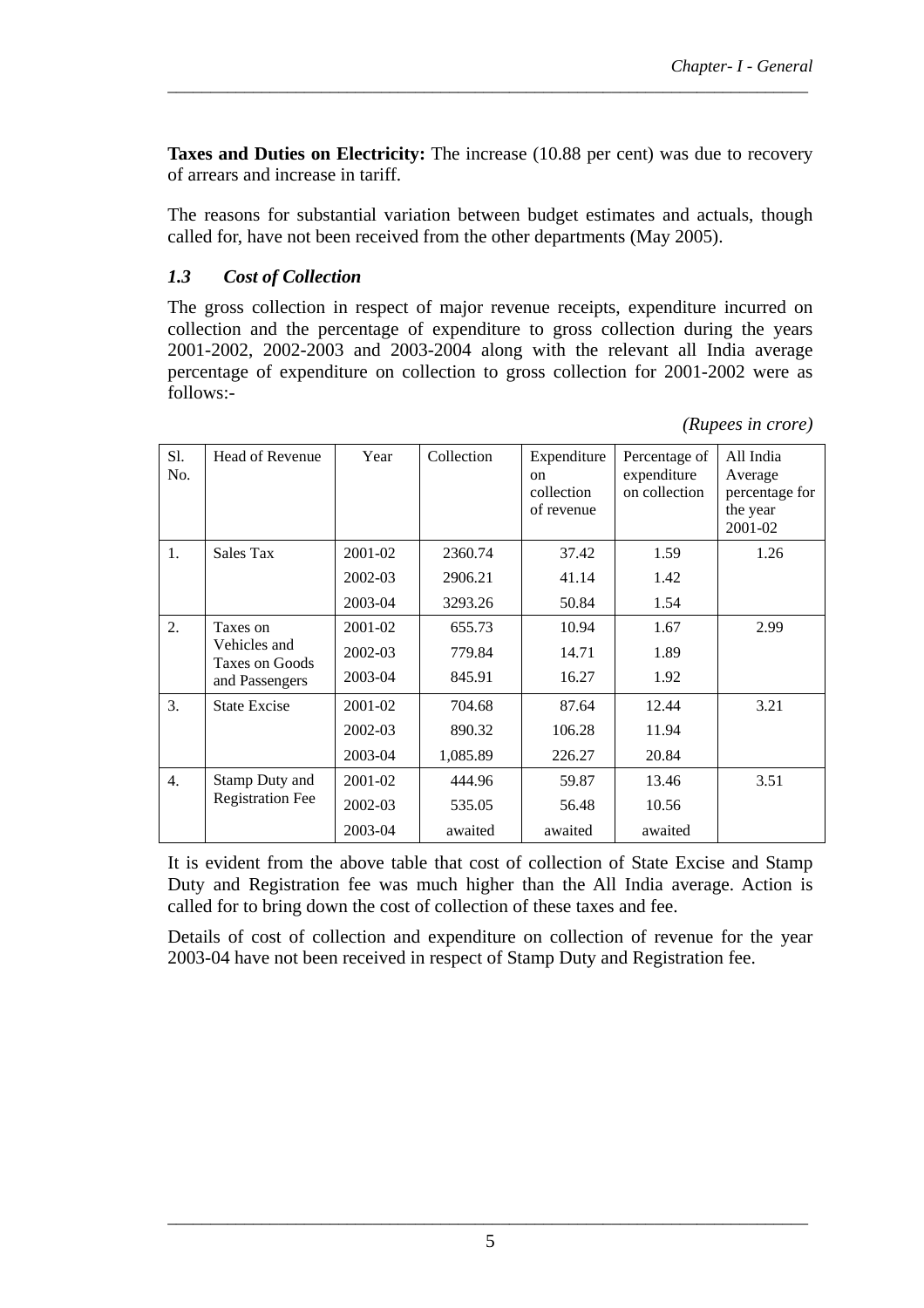| Year      | No. of assessee | Sales Tax revenue <sup>2</sup> | Revenue/assessee |
|-----------|-----------------|--------------------------------|------------------|
| 1999-2000 | 1,83,166        | 2,583.37                       | 0.014            |
| 2000-2001 | 1,53,735        | 2,272.42                       | 0.015            |
| 2001-2002 | 2,10,104        | 2,393.44                       | 0.011            |
| 2002-2003 | 2,24,298        | 2,923.62                       | 0.013            |
| 2003-2004 | 2,23,157        | 3,370.75                       | 0.015            |

\_\_\_\_\_\_\_\_\_\_\_\_\_\_\_\_\_\_\_\_\_\_\_\_\_\_\_\_\_\_\_\_\_\_\_\_\_\_\_\_\_\_\_\_\_\_\_\_\_\_\_\_\_\_\_\_\_\_\_\_\_\_\_\_\_\_\_\_\_\_\_\_\_\_\_

# *1.4 Collection of sales tax per assessee*

### *1.5 Analysis of arrears of revenue*

The arrears of revenue as on 31 March 2004 in respect of some principal heads of revenue amounted to Rs.872.81 crore of which Rs.38.45 crore was outstanding for more than five years as detailed in the following table:-

| Sr.<br>No. | Head of Revenue                                    | Amount outstanding as on 31 March<br>2004 | Amount outstanding for more than 5<br>years as on 31 March 2004 |
|------------|----------------------------------------------------|-------------------------------------------|-----------------------------------------------------------------|
| 1.         | Taxes on vehicle                                   | 20.35                                     | Not furnished                                                   |
| 2.         | Excise                                             | 43.39                                     | 22.21                                                           |
| 3.         | Taxes & Duties on Electricity                      | 52.83                                     | 7.31                                                            |
| 4.         | Sales Tax                                          | 646.47                                    | Not furnished                                                   |
| 5.         | Non-ferrous mining and<br>metallurgical industries | 49.59                                     | Not furnished                                                   |
| 6.         | Co-operation                                       | 8.66                                      | 3.96                                                            |
| 7.         | <b>Stamp Duty and Registration</b><br>Fees         | 51.52                                     | 4.97<br>(28 districts)                                          |
|            | Total                                              | 872.81                                    | 38.45                                                           |

#### *(Rupees in crore)*

 *(Rupees in crore)*

# *1.6 Arrears of assessment*

The details of cases pending assessment at the beginning of the year, cases becoming due for assessment during the year, cases disposed of during the year and number of cases pending finalisation at the end of the year 2003-04 as furnished by the Sales Tax Department in respect of Sales Tax, Profession Tax, Purchase Tax on Sugar cane, Entry Tax, Lease Tax, Luxury Tax and Tax on Works contracts etc. are given below:-

*2*

*Figures furnished by Department varies with Finance Account figures*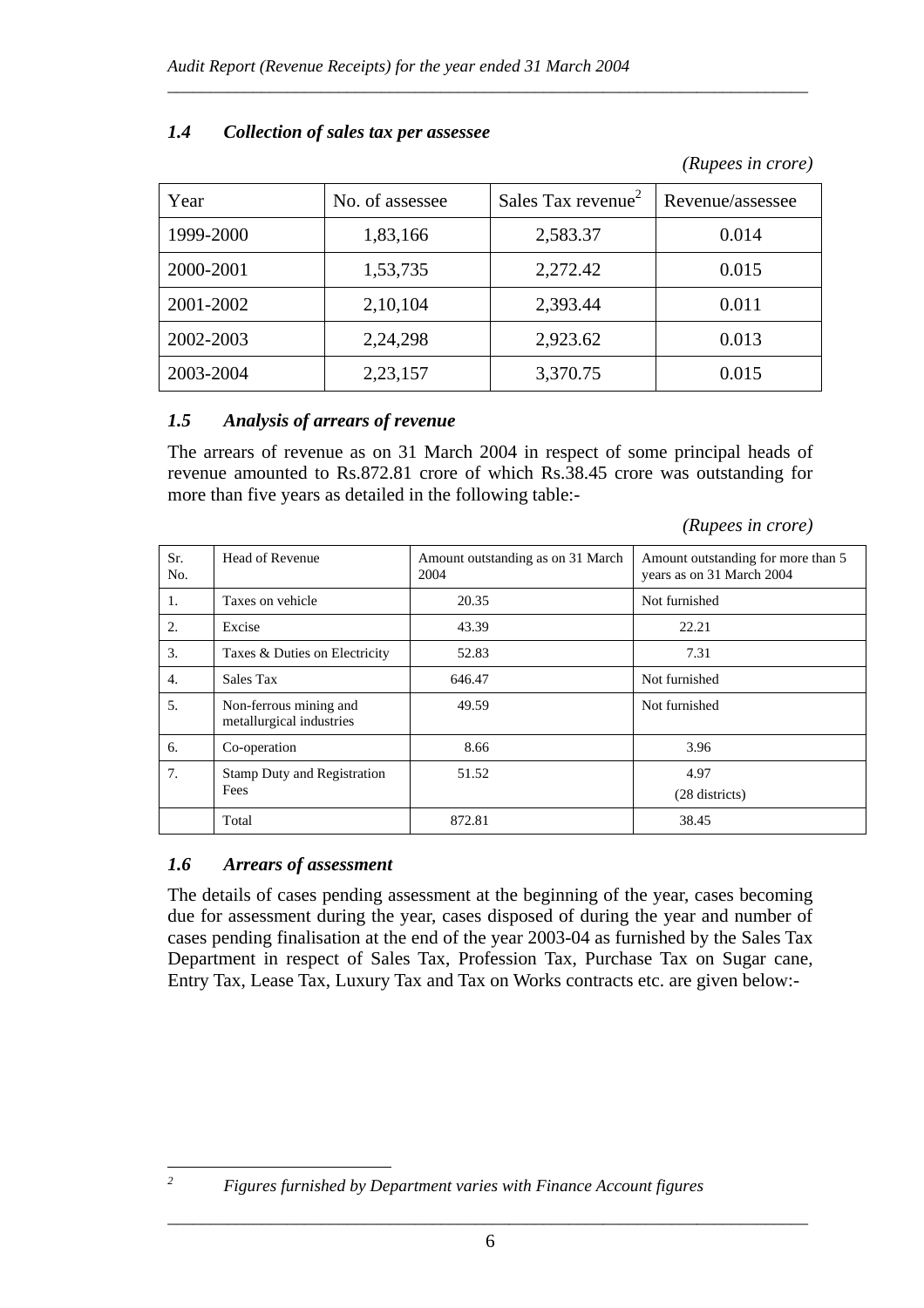| Name of Tax                   | Opening<br>Balance | New cases due<br>for assessment<br>during the<br>year | Total<br>assessment<br>due | Cases<br>disposed<br>of during<br>the year | Balance at<br>the end of<br>the year | Percentage<br>of column<br>$5$ to 4 |
|-------------------------------|--------------------|-------------------------------------------------------|----------------------------|--------------------------------------------|--------------------------------------|-------------------------------------|
| <b>Finance Department</b>     |                    |                                                       |                            |                                            |                                      |                                     |
| Sales Tax                     | 2,59,313           | 3,23,197                                              | 5,82,510                   | 2,96,147                                   | 2,86,363                             | 50.84                               |
| Motor Spirit Tax              |                    |                                                       |                            |                                            |                                      |                                     |
| Professional Tax              | 83,576             | 99,390                                                | 1,82,966                   | 94,912                                     | 88,054                               | 51.87                               |
| Purchase Tax on<br>Sugar Cane |                    |                                                       |                            |                                            |                                      |                                     |
| <b>Entry Tax</b>              | 1,36,509           | 1,97,180                                              | 3,33,689                   | 1,73,980                                   | 1,59,709                             | 52.14                               |
| Lease Tax                     |                    |                                                       |                            |                                            |                                      |                                     |
| Luxury Tax                    | 471                | 681                                                   | 1152                       | 713                                        | 439                                  | 61.89                               |
| Tax on Works<br>contracts     | 1,201              | 883                                                   | 2084                       | 1,028                                      | 1,056                                | 49.33                               |
| <b>Total</b>                  | 4,81,070           | 6,21,331                                              | 11,02,401                  | 5,66,780                                   | 5,35,621                             | 51.41                               |

\_\_\_\_\_\_\_\_\_\_\_\_\_\_\_\_\_\_\_\_\_\_\_\_\_\_\_\_\_\_\_\_\_\_\_\_\_\_\_\_\_\_\_\_\_\_\_\_\_\_\_\_\_\_\_\_\_\_\_\_\_\_\_\_\_\_\_\_\_\_\_\_\_\_\_

# *1.7 Evasion of Tax*

The details of cases of evasion of tax detected by the Sales Tax and State Excise Departments, cases finalised and the demands for additional tax raised as reported by the departments are given below:-

*(Rupees in crore)*

| Sl.<br>No. | Name of<br>tax/duty | Cases<br>pending as<br>on.31<br>March<br>2003 | Cases<br>detected<br>during<br>2003-2004 | Total | No. of cases in which<br>assessments/investigations completed<br>and additional demand including penalty<br>etc. raised |                  | No. of<br>cases<br>pending<br>finalisation<br>as on 31 |
|------------|---------------------|-----------------------------------------------|------------------------------------------|-------|-------------------------------------------------------------------------------------------------------------------------|------------------|--------------------------------------------------------|
|            |                     |                                               |                                          |       | No. of cases                                                                                                            | Amount of demand | March<br>2004                                          |
| 1.         | Sales Tax           | 240                                           | 172                                      | 412   | 262                                                                                                                     | 22.57            | 150                                                    |
| 2.         | <b>State Excise</b> | 1,217                                         | 332                                      | 1,549 | 245                                                                                                                     | 0.02             | 1,304                                                  |

# *1.8 Refunds*

The number of refund cases pending at the beginning of the year 2003-2004, claims received during the year, refunds allowed during the year and cases pending at the close of the year 2003-2004 as reported by the departments are given below:-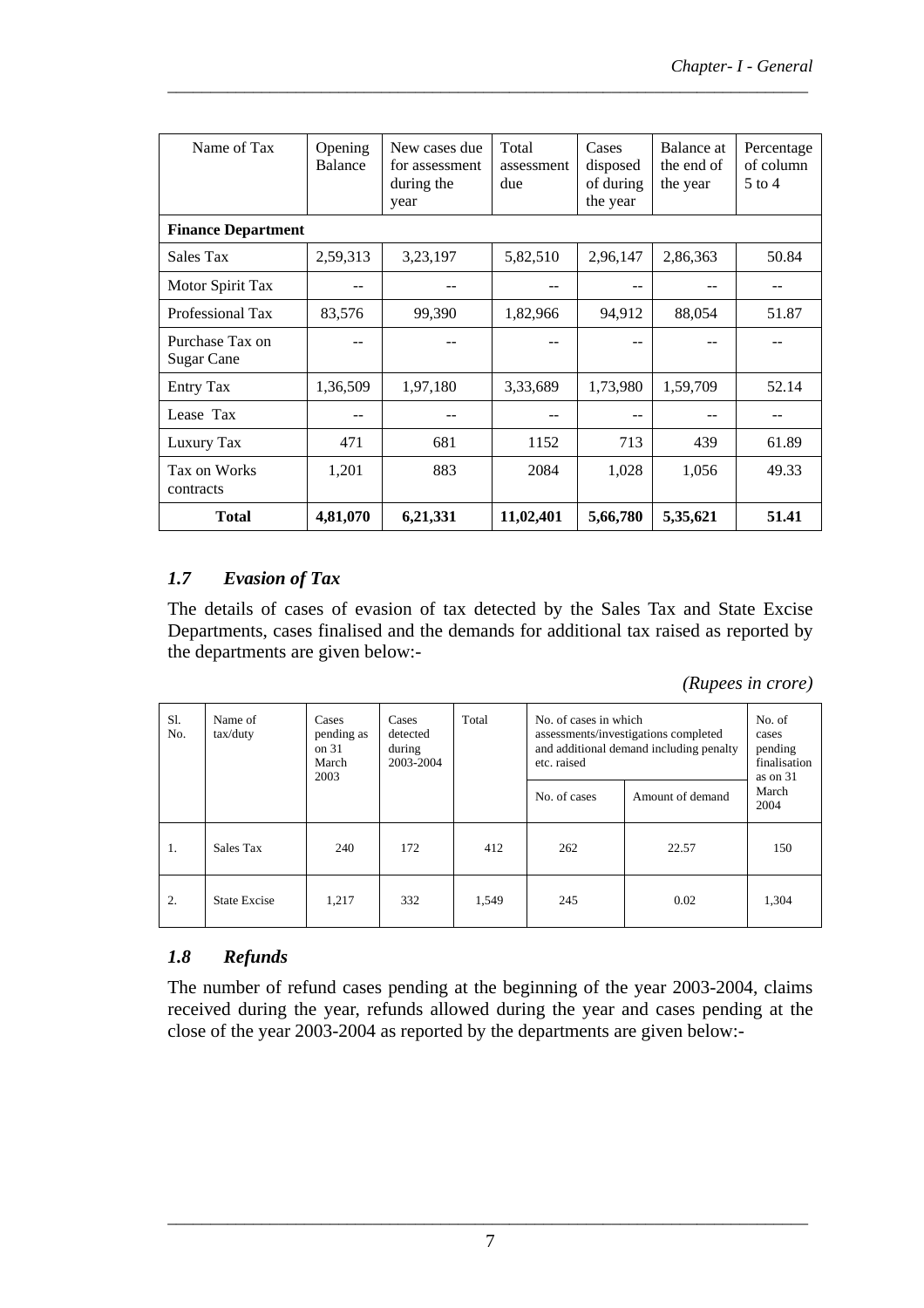#### *(Rupees in crore)*

| SI.<br>No. | Category                                        | <b>State Excise</b> |        |
|------------|-------------------------------------------------|---------------------|--------|
|            |                                                 | No. of cases        | Amount |
| 1.         | Claims outstanding at the beginning of the year | 176                 | 1.43   |
| 2.         | Claims received during the year                 | 17                  | 0.30   |
| 3.         | Refunds made during the year                    | 35                  | 0.79   |
| 4.         | Balance outstanding at the end of the year      | 158                 | 0.94   |

\_\_\_\_\_\_\_\_\_\_\_\_\_\_\_\_\_\_\_\_\_\_\_\_\_\_\_\_\_\_\_\_\_\_\_\_\_\_\_\_\_\_\_\_\_\_\_\_\_\_\_\_\_\_\_\_\_\_\_\_\_\_\_\_\_\_\_\_\_\_\_\_\_\_\_

# *1.9 Results of audit*

Test check of records of Sales Tax, Land Revenue, State Excise, Motor Vehicles Tax, Stamps and Registration Fees, Other Tax Receipts, Forest Receipts and other Non-tax Receipts conducted during the year 2003-2004 revealed under-assessment/short levy/loss of revenue amounting to Rs.920.26 crore in 1,96,236 cases. During the course of the year the departments accepted under-assessment and other losses of Rs.392.58 crore in 96,740 cases pointed out in 2003-2004 and earlier years. No replies have been received in respect of the remaining cases.

This Report contains 42 paragraphs including two reviews relating to non-levy/short levy of taxes, duties, interest and penalties etc. involving Rs.125.53 crore. The Department/Government accepted audit observations involving Rs.26.26 crore.

# *1.10 Lack of responsiveness of Government to audit*

Inspection Reports (IR) issued upto December 2003, pertaining to various offices of Commercial tax, Land revenue, Registration and other departments under Government of Madhya Pradesh disclosed that 20,261 paragraphs relating to 5,929 IRs remained outstanding since 1980-81 to the end of December 2003. Department wise position of the outstanding IRs and paragraphs was as under:-

 *(Rupees in crore)*

| S. No. | Department            | No. of IRs       | No. of Para | Amount |
|--------|-----------------------|------------------|-------------|--------|
| 1.     | 2.                    | $\mathfrak{Z}$ . | 4.          | 5.     |
| 1.     | <b>Commercial Tax</b> | 952              | 5,749       | 422.82 |
| 2.     | <b>Land Revenue</b>   | 1449             | 3,745       | 988.92 |
| 3.     | Excise                | 332              | 1,120       | 489.95 |
| 4.     | Entertainment         | 162              | 219         | 3.82   |
| 5.     | Mining                | 204              | 613         | 343.67 |
| 6.     | M.V.T.                | 236              | 1,532       | 269.88 |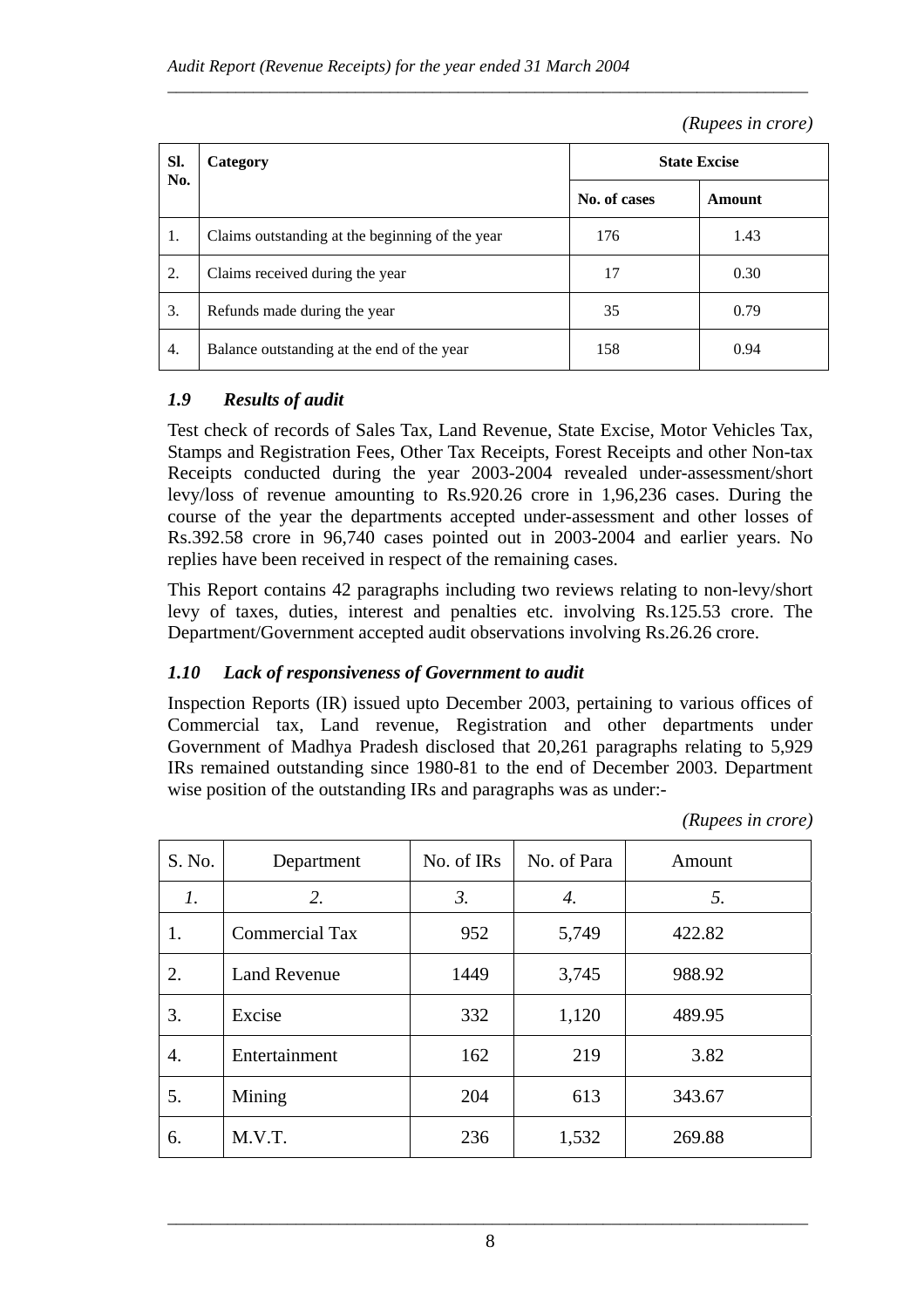| 1.  | 2.                               | $\mathfrak{Z}$ . | 4.     | 5.       |
|-----|----------------------------------|------------------|--------|----------|
| 7.  | Electricity                      | 80               | 251    | 173.45   |
| 8.  | Registration and<br>Stamp duty   | 862              | 1,960  | 70.36    |
| 9.  | D.R.A.P. (PWD<br>Irrigation PHE) | 1,057            | 3,521  | 329.41   |
| 10. | Forest                           | 595              | 1,551  | 857.74   |
|     | Total                            | 5,929            | 20,261 | 3,950.02 |

\_\_\_\_\_\_\_\_\_\_\_\_\_\_\_\_\_\_\_\_\_\_\_\_\_\_\_\_\_\_\_\_\_\_\_\_\_\_\_\_\_\_\_\_\_\_\_\_\_\_\_\_\_\_\_\_\_\_\_\_\_\_\_\_\_\_\_\_\_\_\_\_\_\_\_

A review of the IRs which were pending due to non-receipt of replies, in respect of Commercial Tax, Land Revenue and Registration Department revealed that the Head of the Offices and the Heads of the departments did not send reply to a large number of IRs/paragraphs, indicating their failure to initiate action in regard to the defects, omissions and irregularities pointed out by AG in the IRs. The Principal Secretaries/Secretaries of the departments, who were informed of the position through half yearly reports, also did not ensure that the concerned offices of the Department take prompt and timely action.

Inaction against the defaulting officers facilitated the continuance of financial irregularities and loss to the Government, though these were pointed out in Audit. It is recommended that Government should re-look into the procedure for action against the officials who failed to send replies to IRs/paragraphs within the prescribed time schedule, take action to recover loss/outstanding advances/over payments in a time bound manner and revamp the system to ensure proper response to the audit observations in the Department.

# *1.11 Departmental Audit Committee Meetings/special drive*

High Power Committee consisting of representatives from the Government, the Heads of the Department and the Senior Deputy Accountant General met in the month of June 2003, 13 IRs and 137 paras in respect of Forest Department were settled. As a result of special drive in November 2003, 71 inspection reports and 894 paras in respect of Commercial Tax Department were settled.

# *1.12 Response of the departments to Draft Audit Paragraphs*

The Draft Audit Paragraphs proposed for inclusion in the Report of the Comptroller and Auditor General of India are forwarded by the Audit Office to the Principal Secretaries/Secretaries of the departments concerned, drawing their attention to audit findings and requesting them to send their response within six weeks. The fact of non-receipt of replies from departments is invariably indicated at the end of each paragraph included in the Audit Report.

Draft paragraphs included in this Report were sent to the Principal Secretaries/Secretaries of the respective departments by name. The Principal Secretaries/Secretaries of the departments did not send replies to the draft paragraphs.